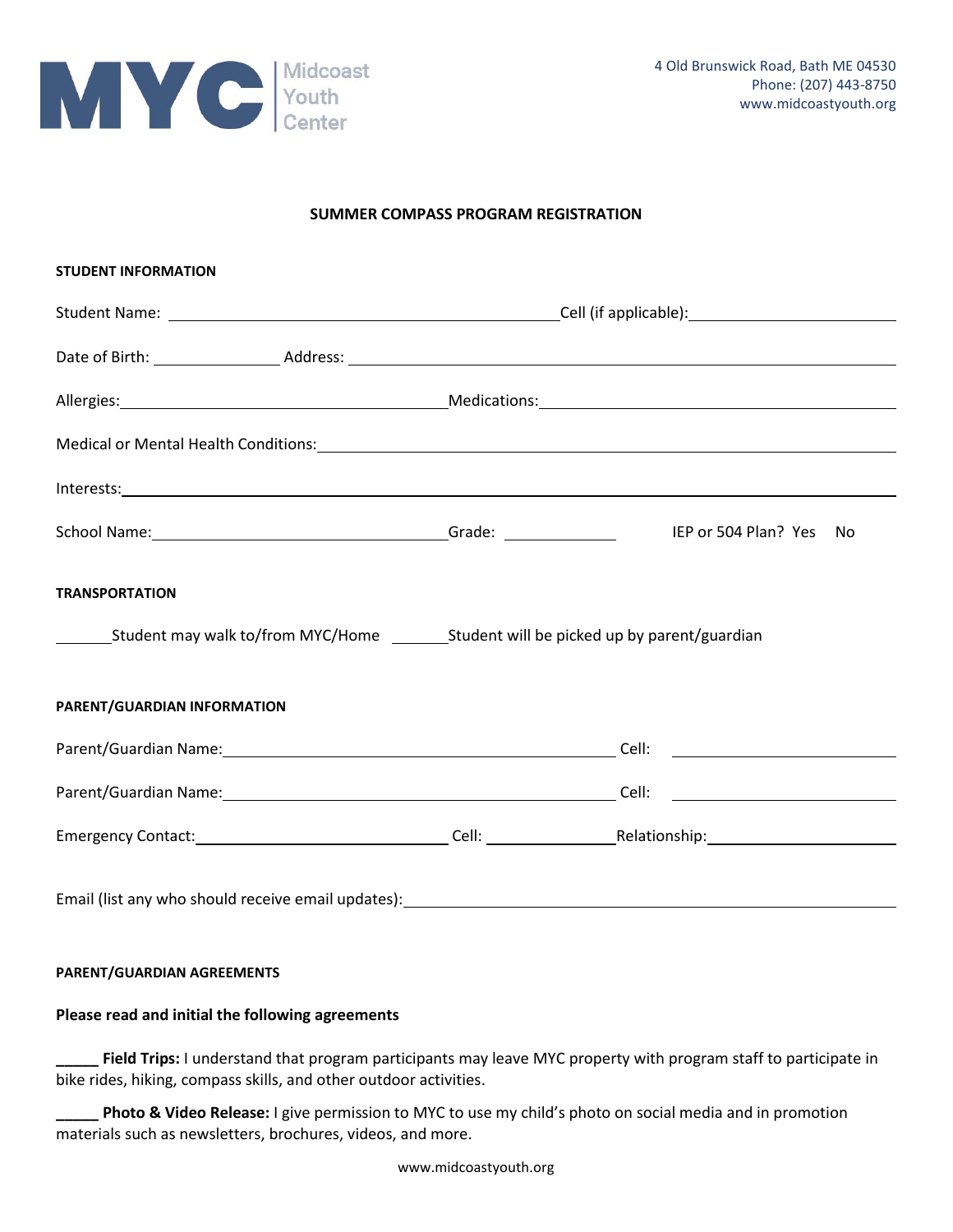**\_\_\_\_\_ Student Pick Up:** Parents agree that they will have their child picked up no later than 2:00pm. MYC staff are not able to transport students without special arrangements agreed upon between guardian and specific staff so please make sure your child has a ride arranged.

**\_\_\_\_\_ Drop-in Policy:** I understand that MYC staff are not responsible for maintaining my child's attendance. If my child chooses to leave, MYC staff cannot be expected to insist they stay, at most, staff can ask the child to wait while their parent/guardian is contacted. MYC staff reserve the right to ask a child to leave for a determined amount of time for reasons such as disruptive, dangerous, or destructive behavior.

**\_\_\_\_\_ Survey Release:** Twice each year, program participants will complete "An Asset Checklist" survey by Search Institute to help measure external assets: support, empowerment, boundaries and expectations, constructive use of time and internal assets: commitment to learning, positive values, social competencies, positive identity. Through active and interactive learning, reflection, projects and worksheets, young people learn about the importance of developmental assets, strengths in their lives, sources of support and areas for growth. I give permission to the Midcoast Youth Center to survey my child about his or her experiences, behavior, skills, and attitudes at MYC. I also understand that the MYC may survey students for the purpose of grant funding.

**\_\_\_\_\_ Code of Conduct:** I have read and understood the Participant Handbook that my child has been asked to sign and abide by. It is important to the staff at MYC that we create a safe, healthy, and happy environment for all our youth, and we believe these to be guidelines all of us can follow to create that environment.

**\_\_\_\_\_ Release of Liability:** I hereby release and agree to hold harmless the Midcoast Youth Center, its officers, agents, employees, and volunteers from any liability of injury, loss or damage to personal property associated with activities participated in at the Midcoast Youth Center. This release of liability includes accident, injury, and loss or damages to the student, as well as, to other individuals or property which may result from the student's participation at the Midcoast Youth Center. I acknowledge that I will not seek to have the Midcoast Youth Center held liable if any accident, injury, loss of property or any other circumstances or incident occurs at the Midcoast Youth Center.

Parent/Guardian Signature **Date:** Date: